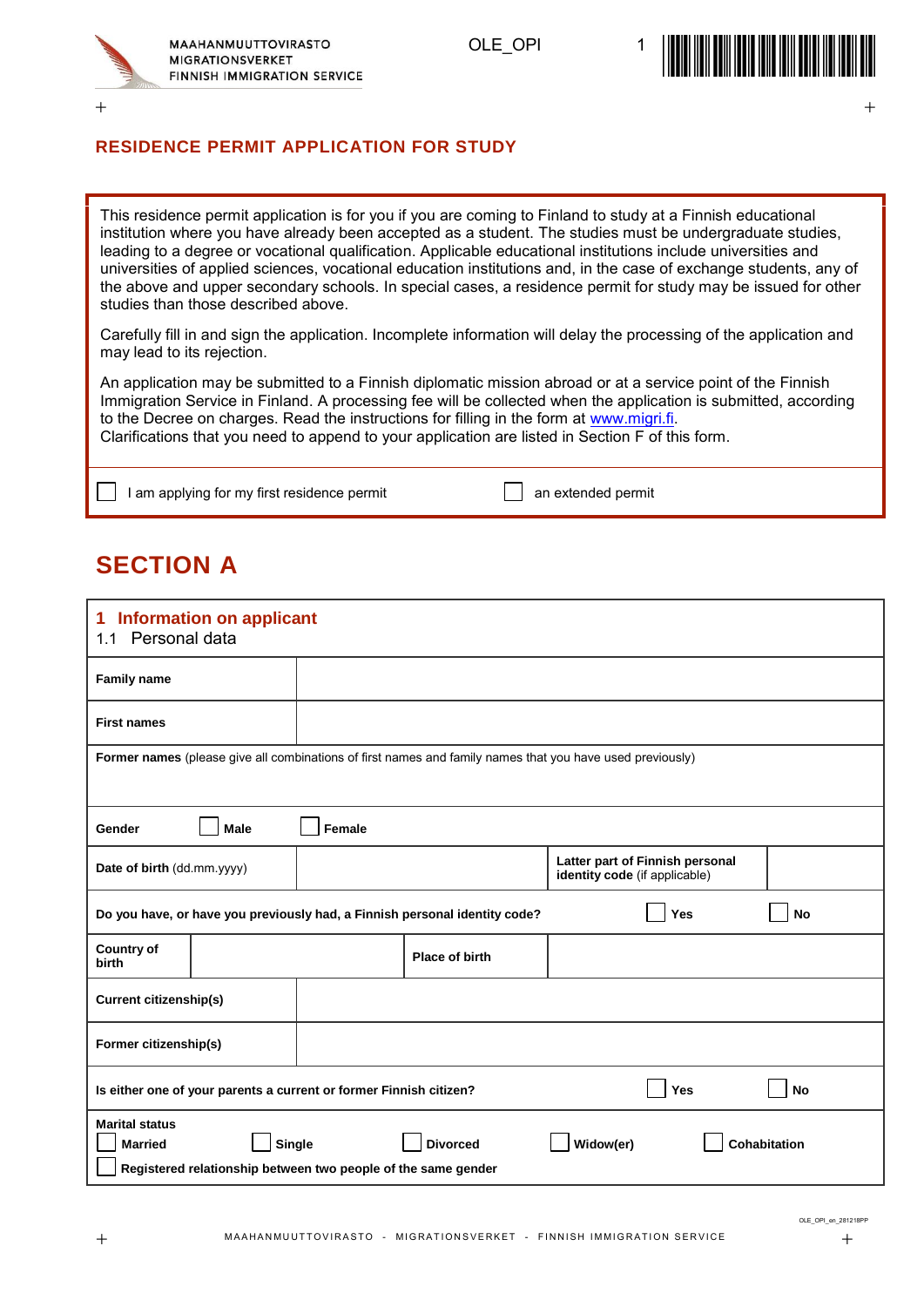

| <b>Occupation and/or training</b>                                                                                                                                               |  |                    |           |        |               |                |                |  |                                                             |
|---------------------------------------------------------------------------------------------------------------------------------------------------------------------------------|--|--------------------|-----------|--------|---------------|----------------|----------------|--|-------------------------------------------------------------|
| <b>Mother tongue</b>                                                                                                                                                            |  |                    |           |        |               |                |                |  | Transaction language in matters related to this application |
|                                                                                                                                                                                 |  |                    |           |        |               | <b>Finnish</b> | <b>Swedish</b> |  | English                                                     |
| 1.2 Information on passport                                                                                                                                                     |  |                    |           |        |               |                |                |  |                                                             |
| Passport no.                                                                                                                                                                    |  |                    |           |        |               |                |                |  |                                                             |
| Official or diplomatic passport no.                                                                                                                                             |  |                    |           |        |               |                |                |  |                                                             |
| Refugee's travel document no.                                                                                                                                                   |  |                    |           |        |               |                |                |  |                                                             |
| Alien's passport no.                                                                                                                                                            |  |                    |           |        |               |                |                |  |                                                             |
| Other, specify type and number                                                                                                                                                  |  |                    |           |        |               |                |                |  |                                                             |
| <b>Country of issue</b>                                                                                                                                                         |  | Authority of issue |           |        | Date of issue |                | Date of expiry |  |                                                             |
|                                                                                                                                                                                 |  |                    |           |        |               |                |                |  |                                                             |
| No valid passport (Why not? Please give details in section 5)                                                                                                                   |  |                    |           |        |               |                |                |  |                                                             |
| 1.3 Contact information for processing and deciding on the application<br>If your contact information changes, immediately notify the authority that received your application. |  |                    |           |        |               |                |                |  |                                                             |
| Contact information in your country of nationality or residence                                                                                                                 |  |                    |           |        |               |                |                |  |                                                             |
| <b>Street address</b>                                                                                                                                                           |  |                    |           |        |               |                |                |  |                                                             |
| Post code                                                                                                                                                                       |  |                    | City/town |        |               |                | Country        |  |                                                             |
| Telephone number                                                                                                                                                                |  |                    |           | E-mail |               |                |                |  |                                                             |
| <b>Contact information in Finland</b>                                                                                                                                           |  |                    |           |        |               |                |                |  |                                                             |
| <b>Street address</b>                                                                                                                                                           |  |                    |           |        |               |                |                |  |                                                             |
| Post code                                                                                                                                                                       |  |                    | City/town |        |               |                |                |  |                                                             |
| Telephone number                                                                                                                                                                |  |                    |           | E-mail |               |                |                |  |                                                             |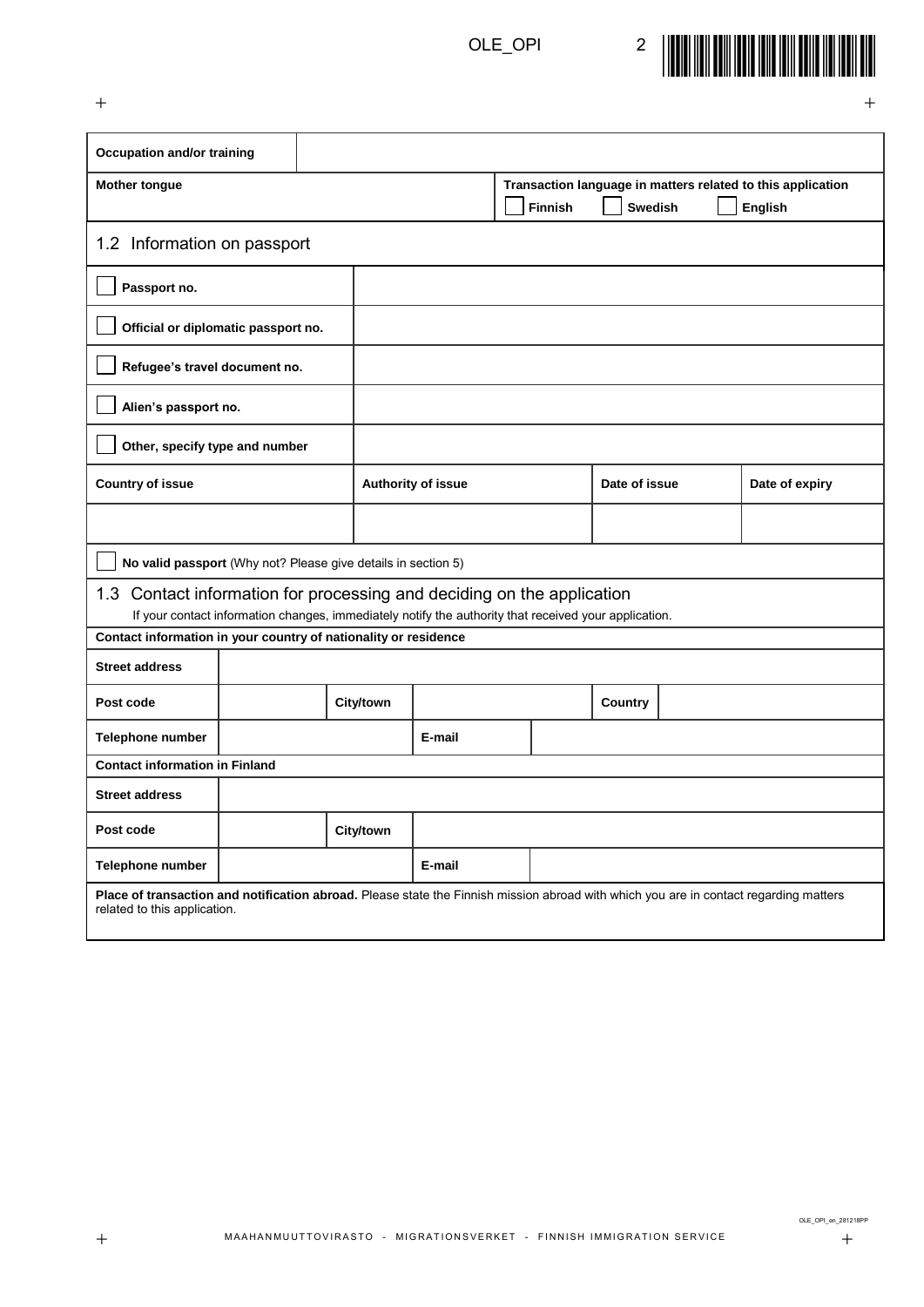

| 1.4 Beginning and duration of residence in Finland, and possible earlier residence                                                                                                | Please fill this in if you are applying for your first residence permit.                                                          |                    |                                        |                                 |                          |
|-----------------------------------------------------------------------------------------------------------------------------------------------------------------------------------|-----------------------------------------------------------------------------------------------------------------------------------|--------------------|----------------------------------------|---------------------------------|--------------------------|
| When do you intend to move to Finland (dd.mm.yyyy)?                                                                                                                               |                                                                                                                                   |                    |                                        |                                 |                          |
|                                                                                                                                                                                   |                                                                                                                                   |                    |                                        |                                 |                          |
| If you are already in Finland and are applying for your first residence permit, you must fill in a response to refusal of entry (form<br>MP_1) and append it to your application. |                                                                                                                                   |                    |                                        |                                 |                          |
| How long do you intend to stay in Finland (dd.mm.yyyy or duration)?                                                                                                               |                                                                                                                                   |                    |                                        |                                 |                          |
|                                                                                                                                                                                   |                                                                                                                                   |                    |                                        |                                 |                          |
| Have you previously resided in Finland with a residence permit?                                                                                                                   |                                                                                                                                   |                    | Yes                                    | <b>No</b>                       |                          |
| 2 Information on family members                                                                                                                                                   |                                                                                                                                   |                    |                                        |                                 |                          |
| 2.1 Spouse                                                                                                                                                                        |                                                                                                                                   |                    |                                        | No spouse                       |                          |
| <b>Family name</b>                                                                                                                                                                |                                                                                                                                   | <b>First names</b> |                                        |                                 |                          |
|                                                                                                                                                                                   |                                                                                                                                   |                    |                                        |                                 |                          |
| <b>Former names</b>                                                                                                                                                               |                                                                                                                                   |                    |                                        |                                 |                          |
|                                                                                                                                                                                   |                                                                                                                                   |                    |                                        |                                 |                          |
| Date of birth (dd.mm.yyyy)                                                                                                                                                        |                                                                                                                                   |                    |                                        | Latter part of Finnish personal |                          |
|                                                                                                                                                                                   |                                                                                                                                   |                    | <b>identity number</b> (if applicable) |                                 |                          |
| Country and place of birth                                                                                                                                                        |                                                                                                                                   |                    |                                        |                                 |                          |
| <b>Current citizenship(s)</b>                                                                                                                                                     |                                                                                                                                   |                    |                                        |                                 |                          |
|                                                                                                                                                                                   |                                                                                                                                   |                    |                                        |                                 |                          |
| My spouse<br>Is in Finland                                                                                                                                                        | Is applying for / intends to apply for a Finnish residence permit                                                                 |                    |                                        |                                 | Will not move to Finland |
| 2.2 Underaged children                                                                                                                                                            |                                                                                                                                   |                    |                                        | No children                     |                          |
|                                                                                                                                                                                   | Please declare all your underaged children regardless of whether you are applying for a Finnish residence permit for them or not. |                    |                                        |                                 |                          |
|                                                                                                                                                                                   | There is a separate application form for children's residence permits. See www.migri.fi                                           |                    |                                        |                                 |                          |
| First name Family name                                                                                                                                                            |                                                                                                                                   |                    | Date of birth                          |                                 |                          |
|                                                                                                                                                                                   |                                                                                                                                   |                    |                                        |                                 | Simultaneous application |
|                                                                                                                                                                                   |                                                                                                                                   |                    |                                        |                                 |                          |
|                                                                                                                                                                                   |                                                                                                                                   |                    |                                        |                                 | Simultaneous application |
|                                                                                                                                                                                   |                                                                                                                                   |                    |                                        |                                 | Simultaneous application |
|                                                                                                                                                                                   |                                                                                                                                   |                    |                                        |                                 | Simultaneous application |
|                                                                                                                                                                                   |                                                                                                                                   |                    |                                        |                                 | Simultaneous application |
|                                                                                                                                                                                   |                                                                                                                                   |                    |                                        |                                 |                          |

**If you have more than five children, enclose the information on the remaining children in a separate appendix.**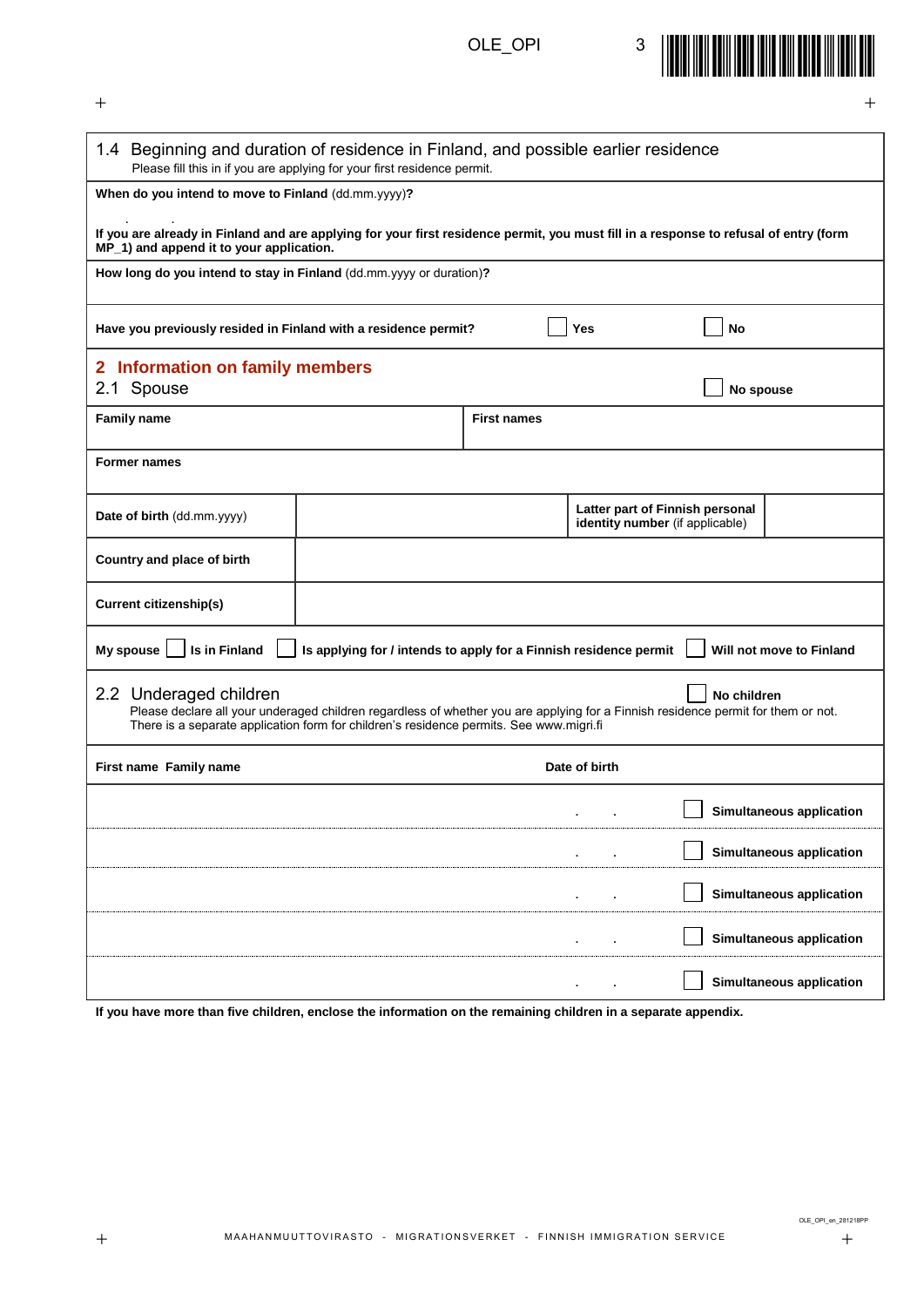$+$  +  $+$  +  $+$  +  $+$  +  $+$  +  $+$  +  $+$  +  $+$  +  $+$  +  $+$  +  $+$  +  $+$  +  $+$  +  $+$  +  $+$  +  $+$  +  $+$  +  $+$  +  $+$  +  $+$  +  $+$  +  $+$  +  $+$  +  $+$  +  $+$  +  $+$  +  $+$  +  $+$  +  $+$  +  $+$  +  $+$  +  $+$  +  $+$  +  $+$  +  $+$  +  $+$  +  $+$  +



## **SECTION B**

| Information on the studies<br>3<br>Educational institution and studies in Finland<br>3.1                                                                                                             |
|------------------------------------------------------------------------------------------------------------------------------------------------------------------------------------------------------|
| Educational institution where you have been accepted as a student                                                                                                                                    |
| A<br>Studies leading to a degree or vocational qualification (specify which degree or qualification)                                                                                                 |
| I have registered for the term/year<br>as<br>Present<br><b>Absent</b>                                                                                                                                |
| В<br>Exchange student (specify exchange programme)                                                                                                                                                   |
| C<br>Other studies (specify)                                                                                                                                                                         |
| If your studies do not lead to a degree or vocational qualification and are not related to an exchange programme, please explain why<br>you wish to study at this educational institution in Finland |
| <b>Duration of studies</b>                                                                                                                                                                           |
| If you intend to stay in Finland for longer than the duration of your studies, explain why<br>or                                                                                                     |
| If you wish to be issued a residence permit for longer than the duration of your studies, explain why                                                                                                |
| <b>Swedish</b><br>English<br>Other (specify)<br><b>Study language</b><br><b>Finnish</b><br><b>Russian</b>                                                                                            |
| Why do you wish to study in Finland and in this particular field? Please fill this in if you are applying for your first residence permit.                                                           |
| 3.2 Previous studies and work experience<br>Please fill in this information if you are applying for your first residence permit and are not an undergraduate student or exchange<br>student.         |
| <b>Previous studies</b>                                                                                                                                                                              |
| How are your intended studies in Finland related to your earlier studies? If you already have a degree in this field, why do you wish<br>to continue your studies?                                   |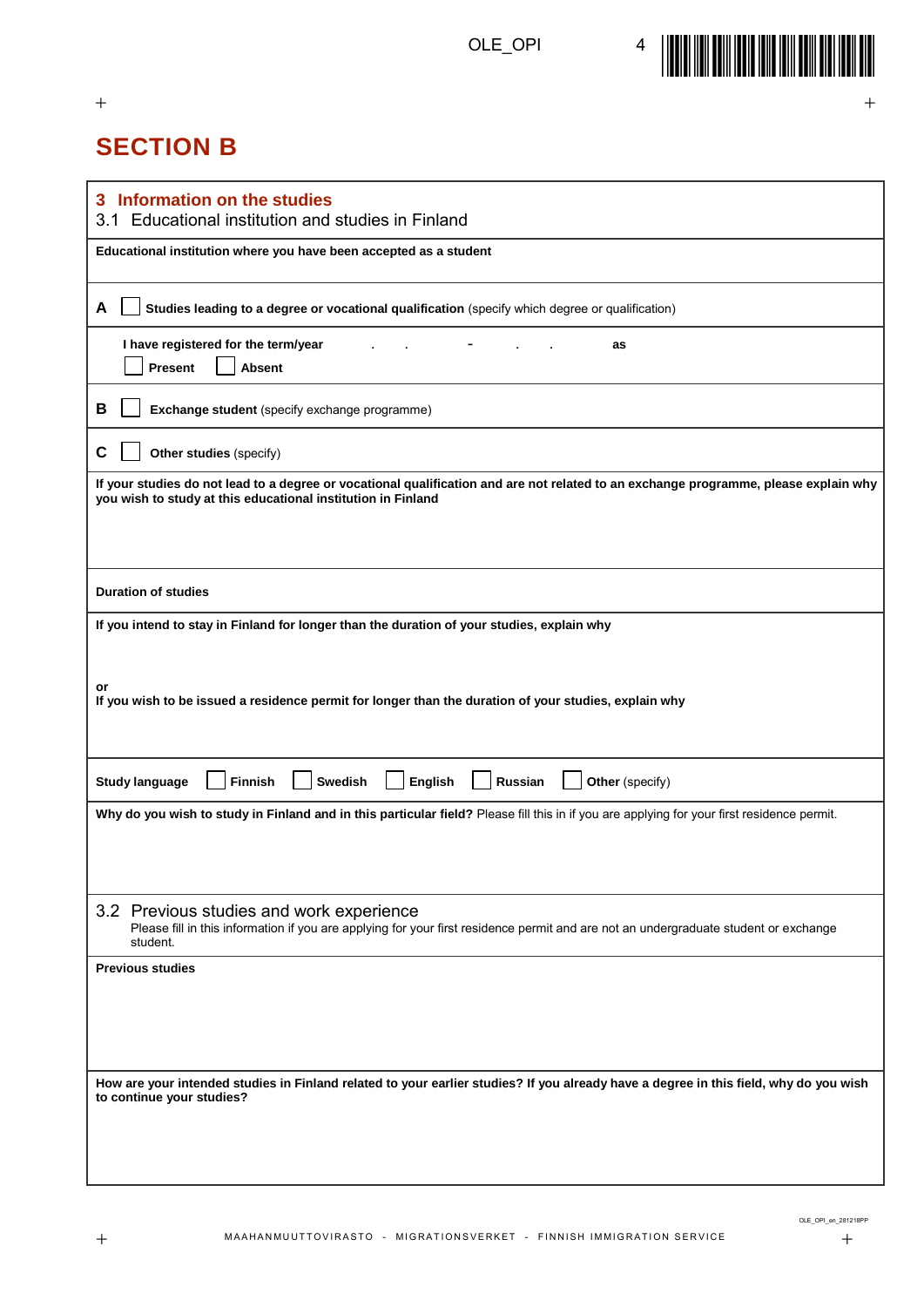

| Yes, please specify<br><b>No</b><br>Do you have other work experience? If so, please specify<br>Mobility from Finland to another EU Member State under Directive (EU) 2016/801<br>My studies are covered by a Union or multilateral programme that comprises mobility measures or by an agreement between<br>two or more higher education institutions.<br>Yes. Which EU Member State (if known at the time when the application is submitted)?<br><b>No</b><br>4 Income and health insurance<br>Personal funds (certificate of deposit or bank statement enclosed)<br>What is the origin of your personal funds?<br>I have personal savings. How did you collect your savings?<br>I have a sponsor/sponsors. Who sponsors you, and how did they get their funds?<br>I have collected personal funds some other way. In what way?<br>Scholarship, grant (clarification on scholarship or grant enclosed)<br>Benefits offered by educational institution (clarification of benefits enclosed)<br>Job (employment certificate enclosed)<br>Other, please specify<br>Are you studying at the moment?<br><b>No</b><br>Yes<br>Are you employed?<br>Yes<br>No<br>Name of educational institution / workplace and field of study / field of occupation | $\hspace{0.1mm} +$<br>$^{+}$                                                                                                                            |
|-------------------------------------------------------------------------------------------------------------------------------------------------------------------------------------------------------------------------------------------------------------------------------------------------------------------------------------------------------------------------------------------------------------------------------------------------------------------------------------------------------------------------------------------------------------------------------------------------------------------------------------------------------------------------------------------------------------------------------------------------------------------------------------------------------------------------------------------------------------------------------------------------------------------------------------------------------------------------------------------------------------------------------------------------------------------------------------------------------------------------------------------------------------------------------------------------------------------------------------------------|---------------------------------------------------------------------------------------------------------------------------------------------------------|
|                                                                                                                                                                                                                                                                                                                                                                                                                                                                                                                                                                                                                                                                                                                                                                                                                                                                                                                                                                                                                                                                                                                                                                                                                                                 | Do you have work experience in the field?                                                                                                               |
|                                                                                                                                                                                                                                                                                                                                                                                                                                                                                                                                                                                                                                                                                                                                                                                                                                                                                                                                                                                                                                                                                                                                                                                                                                                 |                                                                                                                                                         |
|                                                                                                                                                                                                                                                                                                                                                                                                                                                                                                                                                                                                                                                                                                                                                                                                                                                                                                                                                                                                                                                                                                                                                                                                                                                 |                                                                                                                                                         |
|                                                                                                                                                                                                                                                                                                                                                                                                                                                                                                                                                                                                                                                                                                                                                                                                                                                                                                                                                                                                                                                                                                                                                                                                                                                 |                                                                                                                                                         |
|                                                                                                                                                                                                                                                                                                                                                                                                                                                                                                                                                                                                                                                                                                                                                                                                                                                                                                                                                                                                                                                                                                                                                                                                                                                 |                                                                                                                                                         |
|                                                                                                                                                                                                                                                                                                                                                                                                                                                                                                                                                                                                                                                                                                                                                                                                                                                                                                                                                                                                                                                                                                                                                                                                                                                 |                                                                                                                                                         |
|                                                                                                                                                                                                                                                                                                                                                                                                                                                                                                                                                                                                                                                                                                                                                                                                                                                                                                                                                                                                                                                                                                                                                                                                                                                 |                                                                                                                                                         |
|                                                                                                                                                                                                                                                                                                                                                                                                                                                                                                                                                                                                                                                                                                                                                                                                                                                                                                                                                                                                                                                                                                                                                                                                                                                 |                                                                                                                                                         |
|                                                                                                                                                                                                                                                                                                                                                                                                                                                                                                                                                                                                                                                                                                                                                                                                                                                                                                                                                                                                                                                                                                                                                                                                                                                 |                                                                                                                                                         |
|                                                                                                                                                                                                                                                                                                                                                                                                                                                                                                                                                                                                                                                                                                                                                                                                                                                                                                                                                                                                                                                                                                                                                                                                                                                 | 3.3                                                                                                                                                     |
|                                                                                                                                                                                                                                                                                                                                                                                                                                                                                                                                                                                                                                                                                                                                                                                                                                                                                                                                                                                                                                                                                                                                                                                                                                                 |                                                                                                                                                         |
|                                                                                                                                                                                                                                                                                                                                                                                                                                                                                                                                                                                                                                                                                                                                                                                                                                                                                                                                                                                                                                                                                                                                                                                                                                                 |                                                                                                                                                         |
|                                                                                                                                                                                                                                                                                                                                                                                                                                                                                                                                                                                                                                                                                                                                                                                                                                                                                                                                                                                                                                                                                                                                                                                                                                                 | During your stay in Finland, do you intend to exercise your right of mobility from Finland to another EU Member State under<br>Directive (EU) 2016/801? |
|                                                                                                                                                                                                                                                                                                                                                                                                                                                                                                                                                                                                                                                                                                                                                                                                                                                                                                                                                                                                                                                                                                                                                                                                                                                 |                                                                                                                                                         |
|                                                                                                                                                                                                                                                                                                                                                                                                                                                                                                                                                                                                                                                                                                                                                                                                                                                                                                                                                                                                                                                                                                                                                                                                                                                 |                                                                                                                                                         |
|                                                                                                                                                                                                                                                                                                                                                                                                                                                                                                                                                                                                                                                                                                                                                                                                                                                                                                                                                                                                                                                                                                                                                                                                                                                 |                                                                                                                                                         |
|                                                                                                                                                                                                                                                                                                                                                                                                                                                                                                                                                                                                                                                                                                                                                                                                                                                                                                                                                                                                                                                                                                                                                                                                                                                 | 4.1 Income                                                                                                                                              |
|                                                                                                                                                                                                                                                                                                                                                                                                                                                                                                                                                                                                                                                                                                                                                                                                                                                                                                                                                                                                                                                                                                                                                                                                                                                 | How have you secured your income in Finland?                                                                                                            |
|                                                                                                                                                                                                                                                                                                                                                                                                                                                                                                                                                                                                                                                                                                                                                                                                                                                                                                                                                                                                                                                                                                                                                                                                                                                 |                                                                                                                                                         |
|                                                                                                                                                                                                                                                                                                                                                                                                                                                                                                                                                                                                                                                                                                                                                                                                                                                                                                                                                                                                                                                                                                                                                                                                                                                 |                                                                                                                                                         |
|                                                                                                                                                                                                                                                                                                                                                                                                                                                                                                                                                                                                                                                                                                                                                                                                                                                                                                                                                                                                                                                                                                                                                                                                                                                 |                                                                                                                                                         |
|                                                                                                                                                                                                                                                                                                                                                                                                                                                                                                                                                                                                                                                                                                                                                                                                                                                                                                                                                                                                                                                                                                                                                                                                                                                 |                                                                                                                                                         |
|                                                                                                                                                                                                                                                                                                                                                                                                                                                                                                                                                                                                                                                                                                                                                                                                                                                                                                                                                                                                                                                                                                                                                                                                                                                 |                                                                                                                                                         |
|                                                                                                                                                                                                                                                                                                                                                                                                                                                                                                                                                                                                                                                                                                                                                                                                                                                                                                                                                                                                                                                                                                                                                                                                                                                 |                                                                                                                                                         |
|                                                                                                                                                                                                                                                                                                                                                                                                                                                                                                                                                                                                                                                                                                                                                                                                                                                                                                                                                                                                                                                                                                                                                                                                                                                 |                                                                                                                                                         |
|                                                                                                                                                                                                                                                                                                                                                                                                                                                                                                                                                                                                                                                                                                                                                                                                                                                                                                                                                                                                                                                                                                                                                                                                                                                 |                                                                                                                                                         |
|                                                                                                                                                                                                                                                                                                                                                                                                                                                                                                                                                                                                                                                                                                                                                                                                                                                                                                                                                                                                                                                                                                                                                                                                                                                 |                                                                                                                                                         |
|                                                                                                                                                                                                                                                                                                                                                                                                                                                                                                                                                                                                                                                                                                                                                                                                                                                                                                                                                                                                                                                                                                                                                                                                                                                 |                                                                                                                                                         |
|                                                                                                                                                                                                                                                                                                                                                                                                                                                                                                                                                                                                                                                                                                                                                                                                                                                                                                                                                                                                                                                                                                                                                                                                                                                 |                                                                                                                                                         |
|                                                                                                                                                                                                                                                                                                                                                                                                                                                                                                                                                                                                                                                                                                                                                                                                                                                                                                                                                                                                                                                                                                                                                                                                                                                 |                                                                                                                                                         |
|                                                                                                                                                                                                                                                                                                                                                                                                                                                                                                                                                                                                                                                                                                                                                                                                                                                                                                                                                                                                                                                                                                                                                                                                                                                 |                                                                                                                                                         |
|                                                                                                                                                                                                                                                                                                                                                                                                                                                                                                                                                                                                                                                                                                                                                                                                                                                                                                                                                                                                                                                                                                                                                                                                                                                 |                                                                                                                                                         |
|                                                                                                                                                                                                                                                                                                                                                                                                                                                                                                                                                                                                                                                                                                                                                                                                                                                                                                                                                                                                                                                                                                                                                                                                                                                 |                                                                                                                                                         |
|                                                                                                                                                                                                                                                                                                                                                                                                                                                                                                                                                                                                                                                                                                                                                                                                                                                                                                                                                                                                                                                                                                                                                                                                                                                 |                                                                                                                                                         |
|                                                                                                                                                                                                                                                                                                                                                                                                                                                                                                                                                                                                                                                                                                                                                                                                                                                                                                                                                                                                                                                                                                                                                                                                                                                 |                                                                                                                                                         |
|                                                                                                                                                                                                                                                                                                                                                                                                                                                                                                                                                                                                                                                                                                                                                                                                                                                                                                                                                                                                                                                                                                                                                                                                                                                 |                                                                                                                                                         |
|                                                                                                                                                                                                                                                                                                                                                                                                                                                                                                                                                                                                                                                                                                                                                                                                                                                                                                                                                                                                                                                                                                                                                                                                                                                 |                                                                                                                                                         |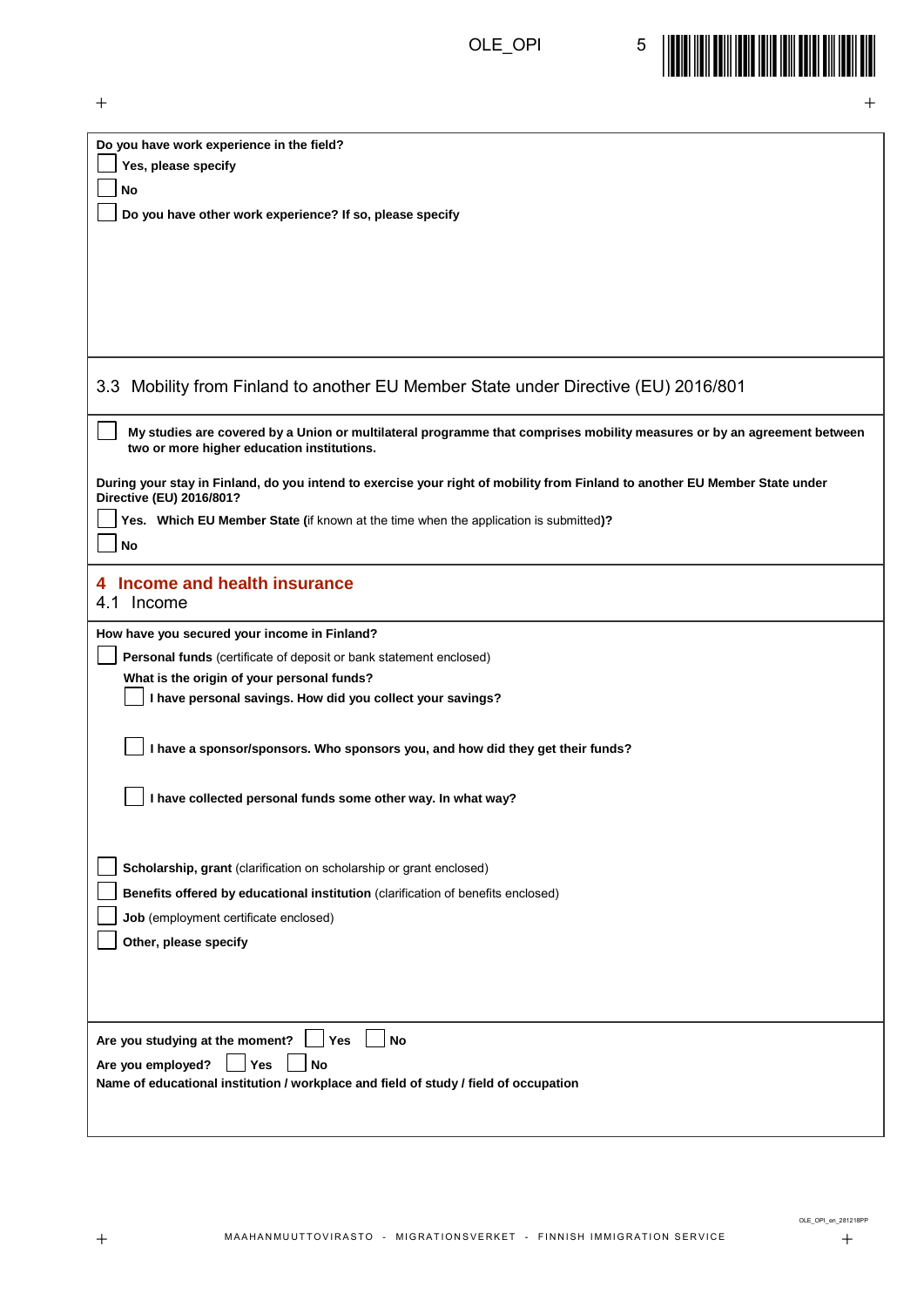

| $^{+}$<br>┿                                                                                                                                                      |
|------------------------------------------------------------------------------------------------------------------------------------------------------------------|
| Are your studies in Finland subject to a fee?                                                                                                                    |
| Yes. I will pay the tuition fee myself. I need to have means available to pay the tuition fee as well as sufficient means of support.<br>Documentation enclosed. |
| Yes. I have already paid the tuition fee. Documentation of the paid fee enclosed.                                                                                |
| Yes. I do not pay the tuition fee myself, but (for example) receive a scholarship. Documentation enclosed.                                                       |
| Yes. I am exempted from paying tuition fees. Why?                                                                                                                |
|                                                                                                                                                                  |
| Documentation enclosed.                                                                                                                                          |
| No, my studies are not subject to a fee.                                                                                                                         |
| The tuition fee is<br>EUR / study year.                                                                                                                          |
| 4.2 Health insurance                                                                                                                                             |
| Will your studies last at least two years?                                                                                                                       |
| Yes, and my health insurance covers pharmaceutical costs up to EUR 40,000                                                                                        |
| Yes, but my health insurance does not cover pharmaceutical costs up to EUR 40,000                                                                                |
| Will your studies last less than two years?                                                                                                                      |
| Yes, and my health insurance covers medical costs up to EUR 120,000                                                                                              |
| Yes, but my health insurance does not cover medical costs up to EUR 120,000                                                                                      |
| Do you have a Finnish KELA card (Social Insurance Institution card)?<br><b>No</b><br>Yes<br>Do you have a European Health Insurance Card?<br><b>No</b><br>Yes    |
|                                                                                                                                                                  |

## **SECTION C**

#### **5 Additional information for the application**

Please state whether there is any other purpose for your residence in Finland than that stated above which you wish to declare. You may also state any other facts or additional information that are relevant for your application or for your coming to Finland. You may enclose a separate appendix if necessary.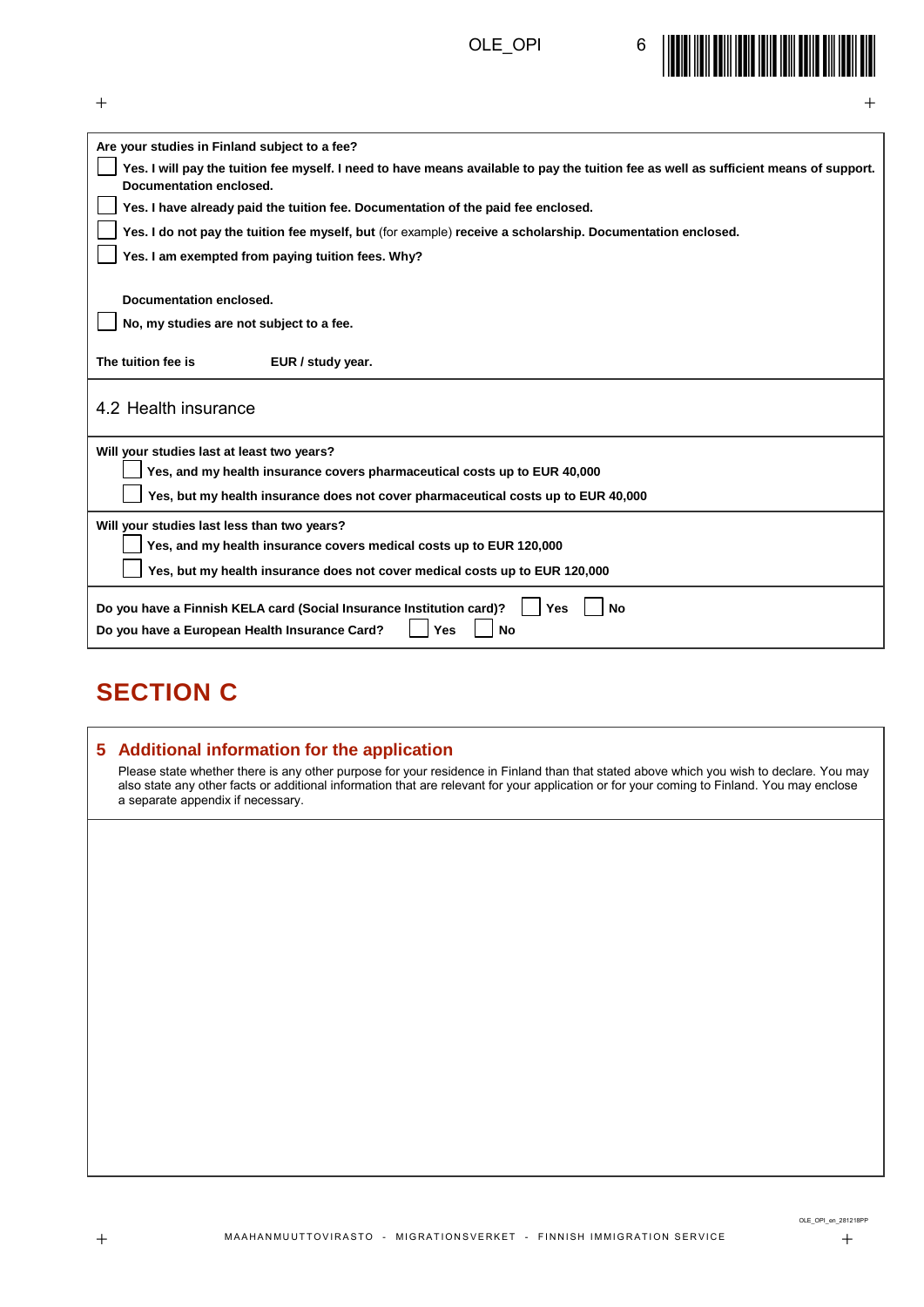

 $+$  +  $+$  +  $+$  +  $+$  +  $+$  +  $+$  +  $+$  +  $+$  +  $+$  +  $+$  +  $+$  +  $+$  +  $+$  +  $+$  +  $+$  +  $+$  +  $+$  +  $+$  +  $+$  +  $+$  +  $+$  +  $+$  +  $+$  +  $+$  +  $+$  +  $+$  +  $+$  +  $+$  +  $+$  +  $+$  +  $+$  +  $+$  +  $+$  +  $+$  +  $+$  +  $+$  +  $+$  +

|           | 6 Applicant's criminal history and refusal of entry                                                                                 |
|-----------|-------------------------------------------------------------------------------------------------------------------------------------|
|           |                                                                                                                                     |
|           | Have you ever been convicted of an offence and sentenced to punishment?                                                             |
| <b>No</b> | Yes                                                                                                                                 |
|           | <b>Which offence?</b>                                                                                                               |
|           | In what country and when?                                                                                                           |
|           | What was the punishment?                                                                                                            |
|           | Are you a suspect in a criminal investigation?                                                                                      |
| <b>No</b> | <b>Yes</b>                                                                                                                          |
|           | Which alleged offence?                                                                                                              |
|           | In what country and when?                                                                                                           |
|           | Do you consent to the Finnish migration authorities obtaining a criminal record extract or similar report from foreign authorities? |
| Yes       | <b>No</b>                                                                                                                           |
|           | Why?                                                                                                                                |
|           |                                                                                                                                     |
|           |                                                                                                                                     |
|           |                                                                                                                                     |
|           | Have you been subject to a refusal of entry into the Schengen territory?                                                            |
| <b>No</b> | <b>Yes</b>                                                                                                                          |
|           |                                                                                                                                     |
|           | Which country?                                                                                                                      |
|           | Is the refusal of entry still in force?                                                                                             |
|           | No. When was it in force?                                                                                                           |
|           | Yes. Until when is it in force?                                                                                                     |

### **SECTION D**

#### **7 Processing fee**

According to Section 29 of the Law on the conditions of entry and residence of third-country nationals for the purposes of research, studies, training and voluntary service (719/2018), in order for the processing of the application to begin after the residence permit application has been filed, the fee charged for the processing must be paid. The application expires if the fee is not paid within a reasonable time.

Please pay the processing fee when you submit the application. If you do not pay the processing fee, your application will not be processed and the application will expire within a month after you submitted the application. After this, if you still want to apply for a residence permit in Finland, you have to file a new application.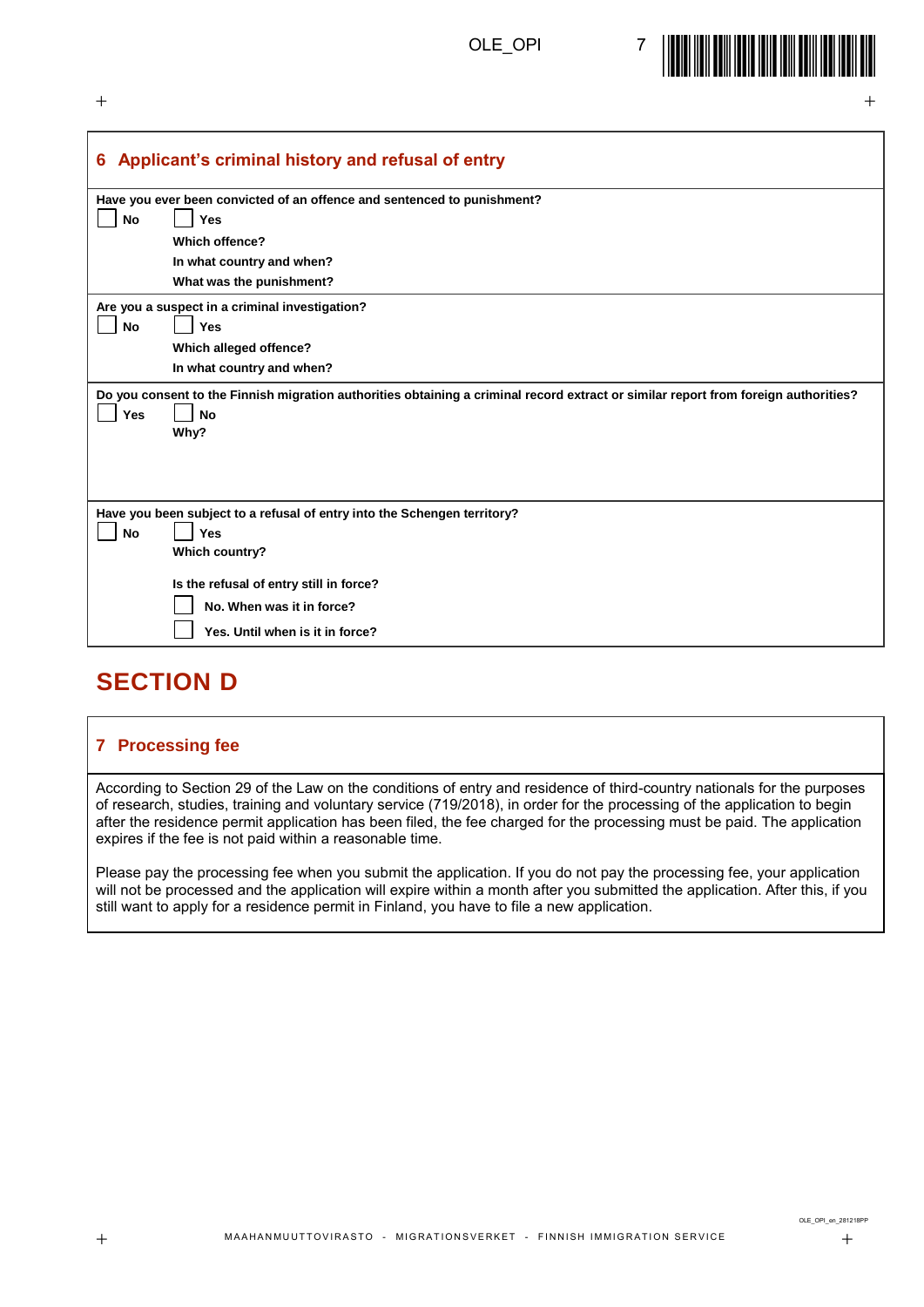

#### $+$  +  $+$  +  $+$  +  $+$  +  $+$  +  $+$  +  $+$  +  $+$  +  $+$  +  $+$  +  $+$  +  $+$  +  $+$  +  $+$  +  $+$  +  $+$  +  $+$  +  $+$  +  $+$  +  $+$  +  $+$  +  $+$  +  $+$  +  $+$  +  $+$  +  $+$  +  $+$  +  $+$  +  $+$  +  $+$  +  $+$  +  $+$  +  $+$  +  $+$  +  $+$  +  $+$  +  $+$  +

### **SECTION E**

#### **8 Date and signature**

I am applying for a Finnish residence permit and hereby affirm with my signature that the information I submit in this application and its appendices is correct and accurate. I am aware that providing false personal information and false written documentation to the authorities is an act punishable under the Penal Code in Finland and that providing false information may lead to a refusal of a residence permit or the cancelling of an existing permit, repatriation and imposal of a refusal of entry into the Schengen territory.

**Place and date Signature** 

**\_\_\_\_\_\_\_\_\_\_\_\_\_\_\_\_\_\_\_\_\_\_\_\_\_\_\_\_\_\_\_\_\_\_\_\_\_ \_\_\_\_\_\_\_\_\_\_\_\_\_\_\_\_\_\_\_\_\_\_\_\_\_\_\_\_\_\_\_\_\_\_\_\_\_\_\_\_\_\_\_\_\_\_**

**Name in block letters**

#### **9 Population register and personal identity code**

When you are granted a residence permit by the Finnish Immigration Service, your personal information will by law in most cases be recorded in the *Population Information System*. You will also be issued a *personal identity code.*

The Population Information System is Finland's electronic population register. Its contents are available to all Finnish authorities. Some of the data can also be disclosed to private persons or entities. The register is kept by the Local Register Offices and the Population Register Centre. The personal information in the register is stored permanently.

A personal identity code is a means of identification used in Finland. No two persons can have the same personal identity code. The code consists of 11 characters and is based on your date of birth and your gender (example: 131052- 308T). Being issued a personal identity code gives you no rights or obligations in Finland. You will usually need it when you contact public authorities, because it gives them access to your information in the Population Information System. Also for instance employers, banks or phone operators may need to know your personal identity code.

At this stage, the following personal information will be recorded in the Population Information System: your name, gender, date of birth and your citizenship as well as your mother tongue, address and occupation.

More information on the processing of personal data recorded in the Population Information System can be found in the Data Protection Description available at [www.vrk.fi/en/data-protection.](file:///C:/Users/p25084/AppData/Local/Microsoft/Windows/Temporary%20Internet%20Files/Content.Outlook/G6M1D8P2/www.vrk.fi/en/data-protection) You may also request a paper copy from the Finnish Immigration Service or from the Finnish mission (embassy or consulate) to which you return this application.